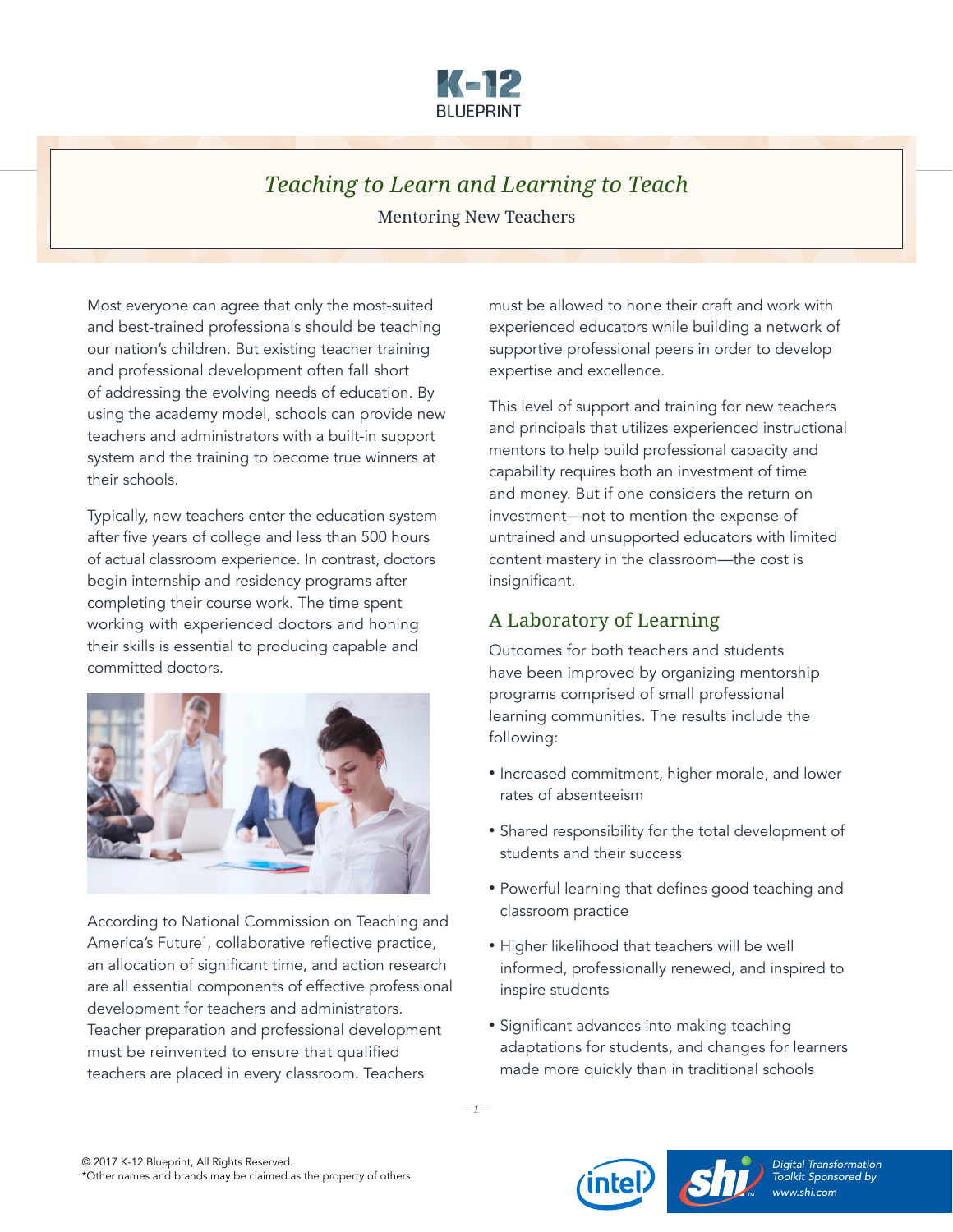

### **In-the-Trenches Mentoring is the Key to Strong Teaching Skills**

Attracting, supporting, and retaining the best and brightest classroom teachers is essential in order for our educational system to flourish. The modeling of skilled professional behaviors in instructional leadership, assessment, teacher support, evaluation, and culture-building cannot be duplicated. The following is an example of how mentorship can help turn a new teacher into a force to be reckoned with:

1. A school has opened and is in desperate need of a new teacher. Resume submissions and interviews have not been successful. The year begins with a substitute teacher in the classroom.

2. The principal learns that the substitute teacher is enrolled in a teacher-credentialing program. Though he has no formal teaching strategy, he has skills and a strong desire to teach.

3. The principal feels that if the teacher had true mentoring support daily, he could learn strategies faster than from college course work.

4. An experienced teacher/coach for student teachers offers to be the sub's mentor.

5. The sub and his mentor teach four classes per day, and have one conference hour and one hour of collaboration daily.

6. The sub begins each day watching another very skilled teacher and stays a day behind in his lessons.

7. The sub and mentor collaborate, coach, observe, study student work, plan lessons, and reflect on student progress and teaching strategies. They also discuss the sub's class observations. At the end of the day, the sub is clear about next steps for the following day. Strategies for managing class time, materials, and student activities are studied, and changes are made to enhance the effectiveness of student learning.

8. The network of support grows. A special education teacher provides support and shows the sub other ways to approach problems. The principal and assistant principal visit the sub's room frequently, leaving simple notes of specific observations.

9. Whether in the break room or at lunch, informal conversation is a regular routine. The sub trusts that the administration is there to support, coach, and reinforce his improved skills. Every day he is able to discuss each class with his coaches in detail.

10.Once the sub becomes familiar with daily routines, he focuses on individual learning styles and how his teaching supports those styles. Analyzing student work, holding special "help" sessions, and watching his mentor and other teachers work with students all help to build his expertise.



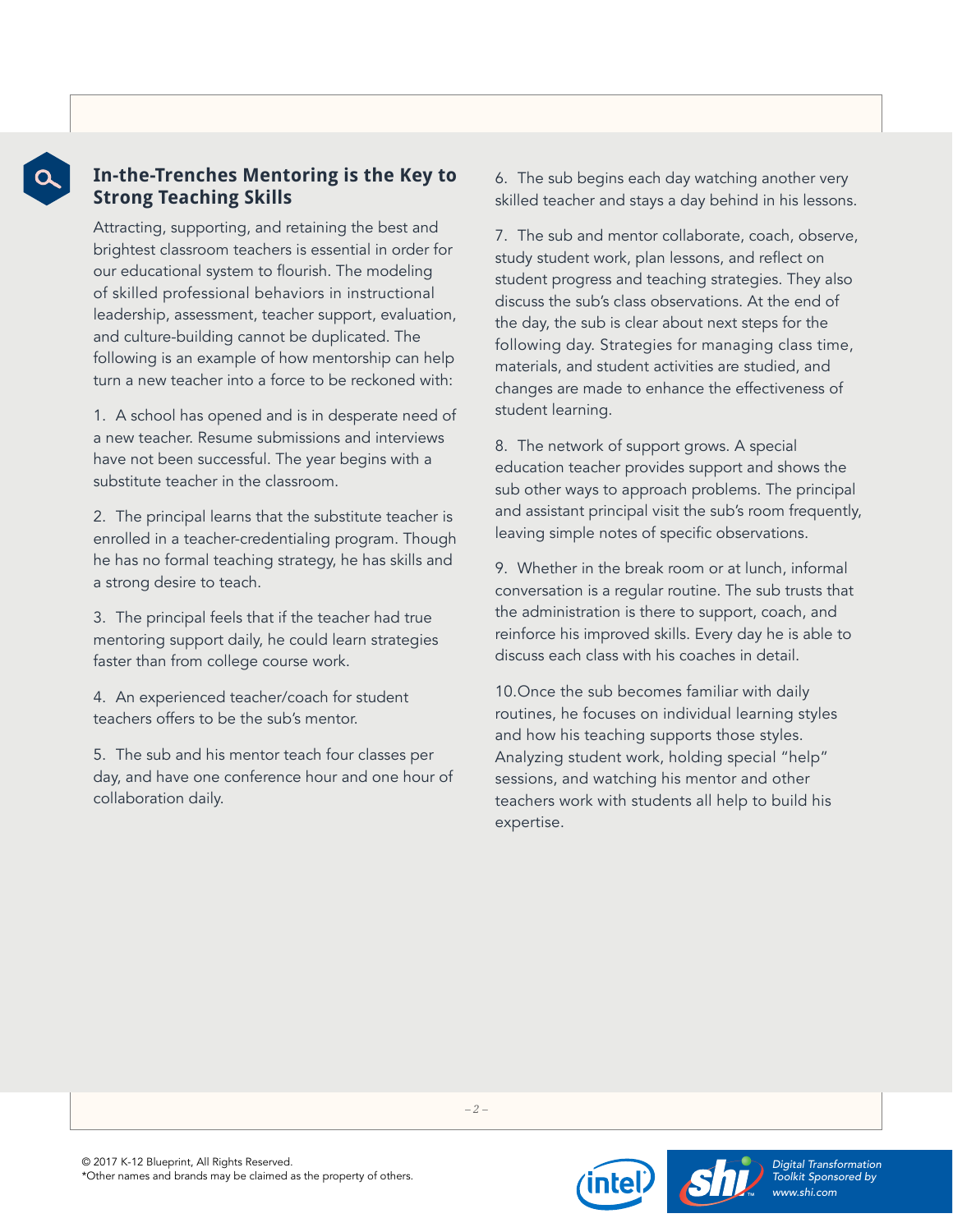# Mentoring Plan

### Before School: Discuss professional growth goals

#### **1st Month of School: Curriculum Implementation**

- Grade level curriculum/state standards
- Pacing schedule for instructional planning
- Lesson plan framework and development
- Available resources to support instruction
- Protégé observes mentor (half day)
- Discuss professional growth goals

#### **1st Semester**

- Mentor observes protégé
- Mentor facilitates reflection and self-assessment
- Mentor observes
- Assessment development
- State and local assessments, district test schedule, and teachers' roles and responsibilities for assessments
- Utilizing testing data to plan instruction
- Developing student academic goals and plans based on assessment information, classroom performance, and ELL or IEP needs with parent/student
- Grading review
- Discuss professional growth goals
- Observation of a professional expert

### **2nd Semester**

- Protégé peer group
- Mentor observes Protégé
- Discuss professional growth goals
- Mentor facilitates reflection and self-assessment
- Data from mentor observation of the protégé on protégé's priorities

### **End of year**

Develop professional growth goals for next year

# Peer Groups

Many schools and districts find it helpful to conduct peer-group meetings once or twice each semester, either in person or online. If starting a peer group, ask all peer group members to honor confidentiality and respond to issues in a professional manner. While your school or district will have its own unique issues relevant for discussion, the following questions are provided as a starting point.

#### **For mentor groups**

- What do we need to know and be able to do to help new teachers meet district performance standards?
- What are the conditions we need to create in order to promote retention of new teachers?
- How can we use resources to support our mentoring program?

### **For protégé groups**

- Words are very powerful. How are you using words positively?
- If you could advise college students who are preparing to be teachers, what would you tell them?
- Do you feel that every child can learn?